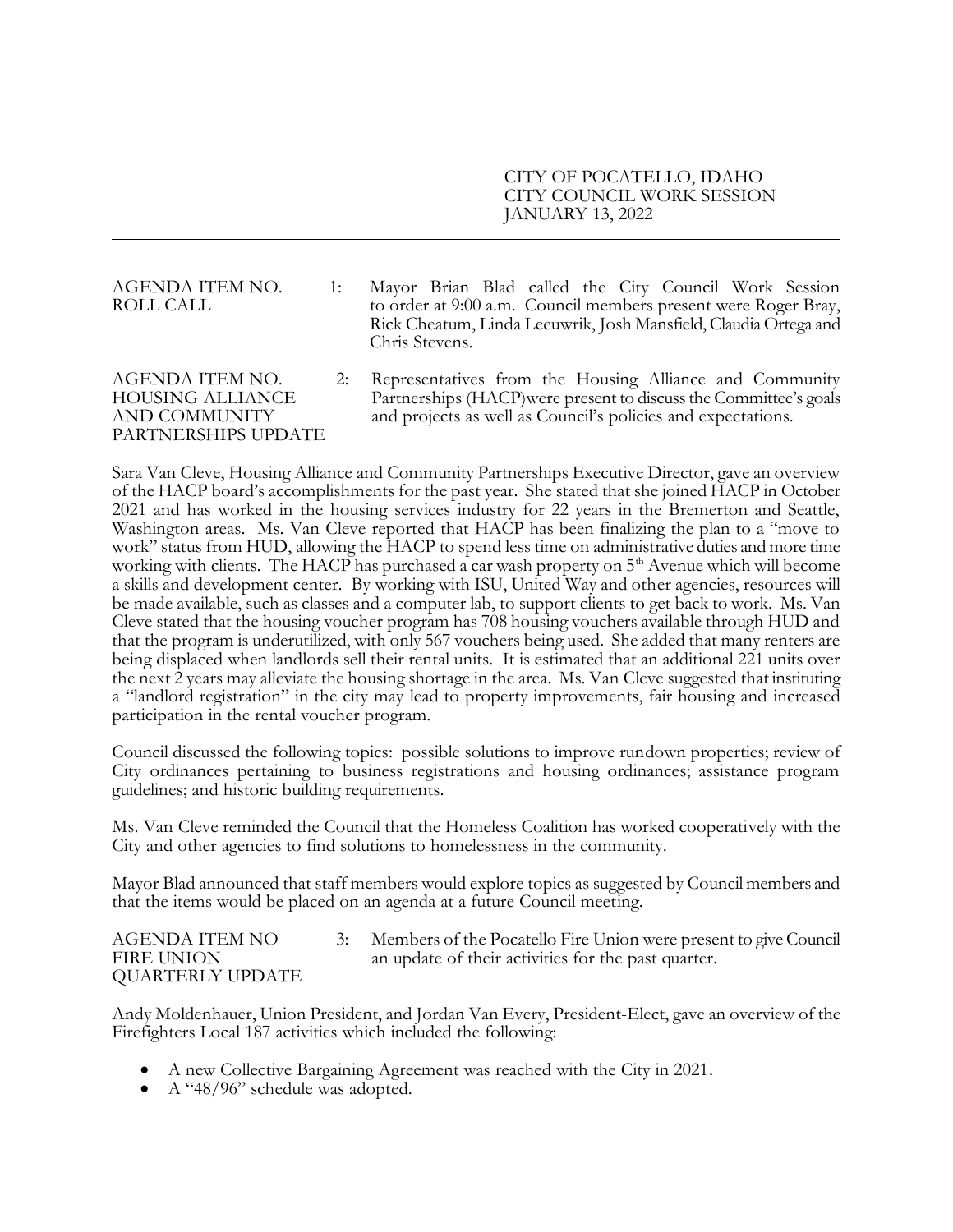## CITY COUNCIL WORK SESSION 2 JANUARY 13, 2022

- Fundraising efforts such as Muscular Dystrophy Association (MDA) "Fill the Boot" events were displaced due to COVID regulations. Members are looking for creative ways to safely raise needed funds.
- "Coats for Kids" provided 100 coats and 150 pairs of gloves to area children in need. Donations were received from the local union, ICCU and Portneuf Auxiliary.
- Union members made numerous donations during the holiday season to families in need, Idaho Foodbank and Aid For Friends.
- Union members are raising funds to participate in the "Seattle Stairclimb" event.

Council members thanked the union representatives for their involvement in the community and encouraged their continued efforts.

AGENDA ITEM NO. 4: Members of the Pocatello Police Union were present to give POLICE UNION Council an update of their activities for the past quarter. QUARTERLY UPDATE

Val Wadsworth, Police Union representative, gave an overview of the Police Union activities which included the following:

- Union members made numerous donations during the holiday season to the Senior Center and Idaho Foodbank. The "Give the Cops A Bird" fundraiser raised approximately \$12,000 and provided 200 turkeys to the food bank.
- Donations to the Secret Santa project provided Christmas gifts and supplies to 17 area families and sponsorship of an additional child in need.

Mr. Wadsworth reported that COVID-related challenges remain, including current officer absences and staffing vacancies. He added that there are currently four officers in field training with openings for eight or nine more officers. Filling vacancies is a time consuming effort and remains a continuous effort. Mr. Wadsworth reported that retired Detective Gordon passed away and will be greatly missed by the community. A new K-9 officer, Thor, is currently in training to replace K-9 officer Bart, who passed away. He added that the Union continues to encourage the use of the Employee Assistance Program (EAP) for officers.

```
AGENDA ITEM NO. 5: Pocatello Airport staff and representatives from T-O Engineers 
POCATELLO AIRPORT were in attendance to present an overview of the Airport Master 
MASTER PLAN UPDATE Plan update process and receive feedback from the Council
```
Alan Evans, Airport Director, Kristy Heinz, Management Assistant/Security Coordinator and Dave Mitchell, representing T-O Engineers, gave an overview of the Airport Master Plan process. Mr. Evans stated that the process began in January 2021 and included a kickoff meeting for public involvement and input from technical advisory and community advisory committees.

Mr. Mitchell stated that the purpose of an Airport Master Plan is to develop a strategic plan for the next 20 years at an airport. It is a comprehensive study of current and future needs, including a development plan for the next 5, 10 and 20 years. Mr. Mitchell stated that commercial service airports are required by the FAA to update their Master Plan every 7 to 10 years. The most recent update was completed in 2012. Mr. Mitchell gave an overview of the approximate 18-month process used to develop the Master Plan. The elements used for development are: inventory; forecast; facility requirements; environmental issues; alternatives; airport layout plan; and implementation plan. The Technical Advisory Committee of on-airport stakeholders includes representatives from the following: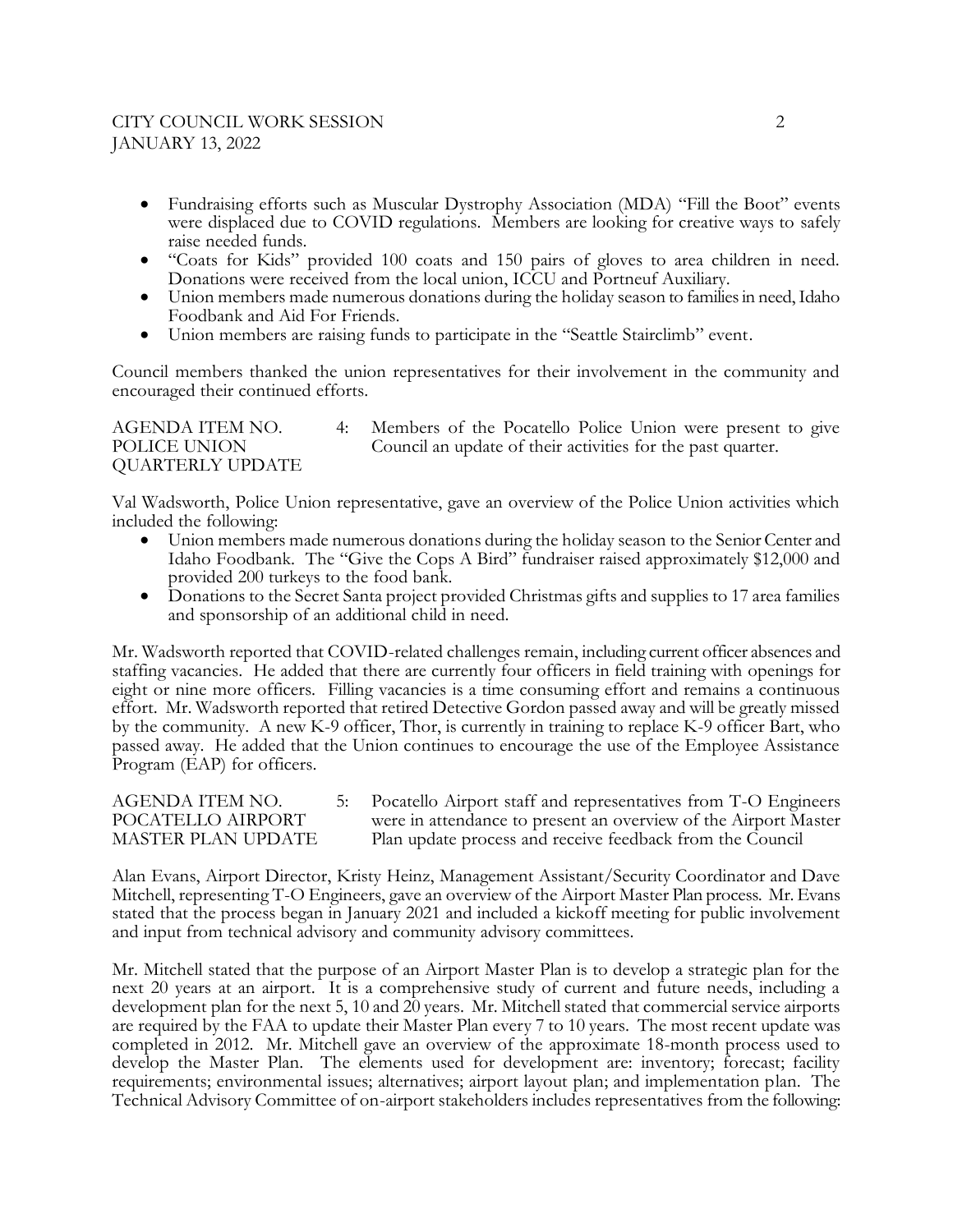Air Traffic Control Tower; Bureau of Land Management (BLM); City of Pocatello Planning and Development Services; Fixed Base Operator (AVCenter); Idaho State University; GA Pilot Community; and SkyWest Airlines. The Community Advisory Committee comprised of off-airport stakeholders includes representatives from the following: Bannock County; Bannock County Development Agency; City of Chubbuck; City of Pocatello (Council Liaison); Chamber of Commerce; Idaho Transportation Department – Division of Aeronautics; Power County; Power County Development Agency; and Shoshone-Bannock Tribes. Input from participating entities is gathered and included in the Master Plan. Mr. Mitchell explained that draft and final documents will be presented to Council for approval prior to forwarding to the FAA for final approval. He encouraged Council attendance at the public meetings.

Ms. Heinz clarified that the projects identified in the Master Plan do not commit the City to individual projects; however, projects must be included in the FAA-approved Master Plan in order to be considered for FAA approval in the future.

In response to a question from Council, Mr. Mitchell stated that T-O Engineers did not prepare the 2012 Airport Master Plan but has reviewed that plan. He added that other than COVID, there were no unexpected activities in the plan. He added that the Pocatello Airport has a unique position with abundant surrounding land for expansion and development.

Council members discussed the following topics: flight availability and demand; airline carriers; airport marketing; competing airport markets; and economic development for airport land development.

In response to questions from Council, Mr. Mitchell stated that some smaller airports, such as those in Lewiston and Coeur d'Alene, do not have commercial air service. Operational costs at those airports are supported through revenue and County allocations. He added that selected airports charge for parking as a revenue source.

AGENDA ITEM NO. 6: Neighborhood and Community Services staff members were in COMMUNITY attendance to present the first draft of the Community DEVELOPMENT Development Block Grant 5-year Consolidated Plan, which covers BLOCK GRANT (CDBG) Program Years 2022 through 2026. Staff reviewed preliminary PROGRAM YEAR needs, the proposed Program Year 2022 Annual Action Plan, and 2022-2026 FIVE-YEAR the proposed 5-year funding plan. Following the Work Session and CONSOLIDATED PLAN a public comment period, the final plan will be presented to Council at the February 3, 2022 Regular Council meeting to request approval for submission to HUD by the February 15, 2022 deadline.

Christine Howe, CDBG Program Coordinator, gave on overview of the Community Development Block Grant (CDBG) Program and objectives. The primary objective of CDBG is the development of viable urban communities, principally for low to moderate income persons through decent housing, suitable living environment and expanded economic opportunity. She explained that each CDBGfunded activity must meet one of three national objectives: 1) must benefit low and moderate income individuals; 2) aids in the prevention or elimination of slums or blight; or 3) addresses an urgent need that poses a serious and immediate threat to the health or welfare of the community which occurred within the last 18 months and for which other funding is not available. Ms. Howe explained that the core principles of the CDBG Program are to benefit low and moderate income persons and communities, engage community participation and leverage resources through partnership and strategic and targeted investment.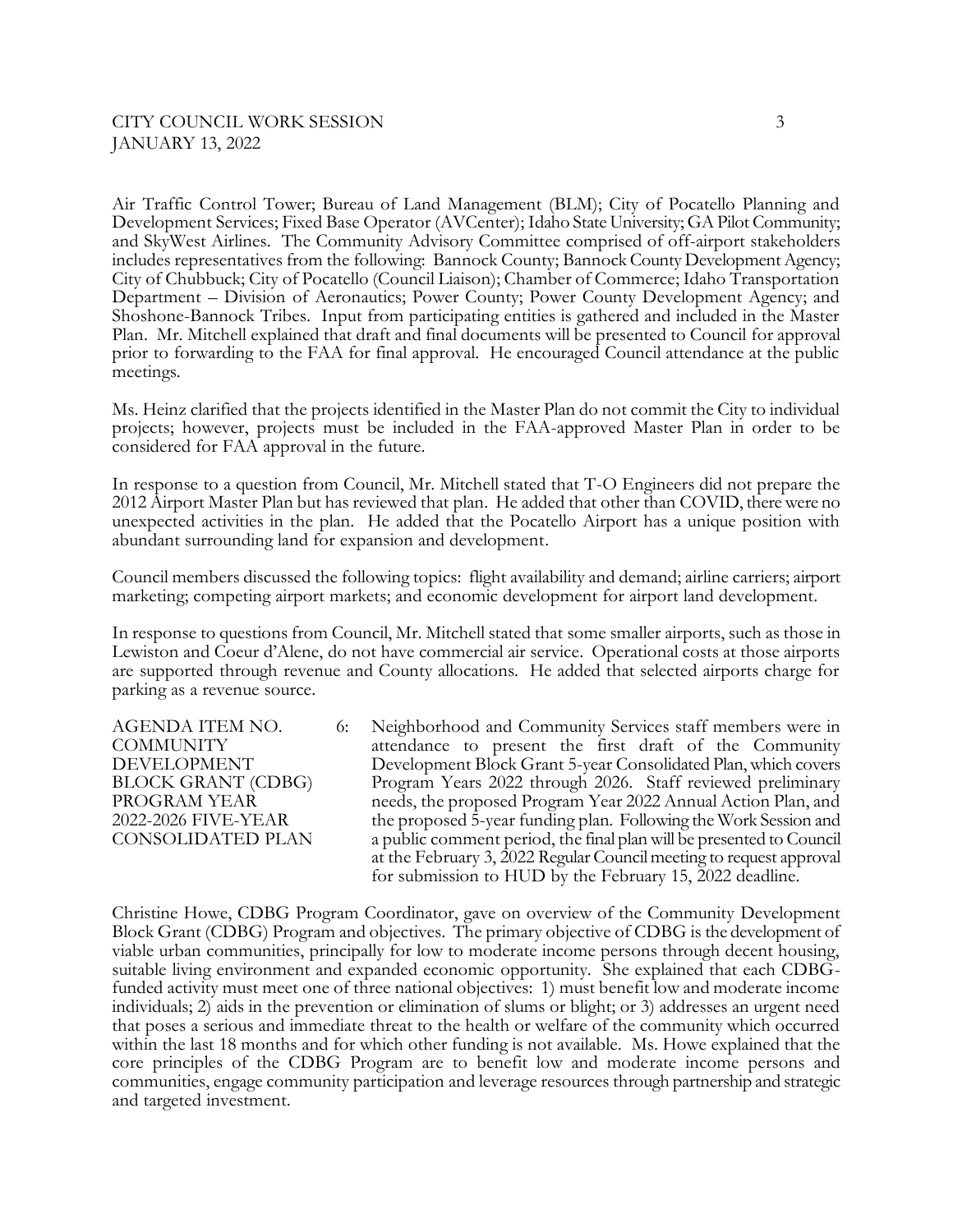Council discussion included the following topics: landlord education; fair housing training; and potential partnerships with community agencies to leverage additional funding.

Ms. Howe gave an overview of the 5-year summary of programs and projects and addressed the immediate needs that will be addressed during Program Year 2022, which begins April 1, 2022. She stated that a public hearing will be held, and the CDBG 5-year Consolidated Plan will be presented to Council at the February 3, 2022 Regular City Council meeting.

AGENDA ITEM NO.  $\qquad$  7: Planning and Development Services staff members were in POCATELLO DOWNTOWN attendance to give a presentation regarding the Pocatello DEVELOPMENT PLAN Downtown Development Plan and receive feedback from the Council.

Jim Anglesey, Long Range Planner, gave an overview of the Pocatello Downtown Development Plan. He stated that the Plan is the result of years of work and collaboration between Historic Downtown Pocatello, Utah State University and the City of Pocatello. Stakeholders, community and business leaders, elected officials and members of the public with an interest in Downtown success were also involved. Mr. Anglesey explained that the Downtown Development Plan provides the City and community an ambitious vision for the future of Downtown Pocatello. It provides a foundational framework for downtown success and goals with strategies to implement the vision. He added that the Plan can be utilized by business and property owners, investors, developers and various community organizations to determine priorities to accomplish goals of the vision within Downtown and surrounding areas. Mr. Anglesey stated that the Development Plan is based upon Pocatello's greatest assets, which include nature; historic/civic; and knowledge. He explained that successful downtown development resides in the connection of these assets. Mr. Anglesey gave an overview of the official downtown areas and identified the following districts: Historic Downtown; Portneuf District; Downtown East District; Warehouse District; and Bengal District. He identified unique qualities and potential projects for each district. Downtown development occurs in a knowledge economy when a community's greatest assets are identified, reinforced, linked together and intensified within close proximity to the downtown core. The Development Plan supports the foundational premise, effectively linking Pocatello's greatest assets.

In response to questions from Council, Brent McLane, Planning and Development Services Director, stated that the Development Plan will be a tool to guide development within the downtown area with the help of community representatives and businesses. He added that implementation of standards identified in the Plan will be instrumental in the accomplishment of projects.

Mayor Blad turned the meeting over to Council President Cheatum to chair at this time.

Mayor Blad was excused from the meeting at 11:30 a.m.

In response to questions from Council, Stephanie Palagi, Historic Downtown Pocatello Executive Director, stated that various projects were identified and prioritized in order to seize opportunities as they present themselves. She added that the purpose of the Development Plan is to give a "big picture" of development and improvements. Ms. Palagi emphasized that the Downtown Development Plan can be instrumental in enhancements throughout the city, not just Downtown.